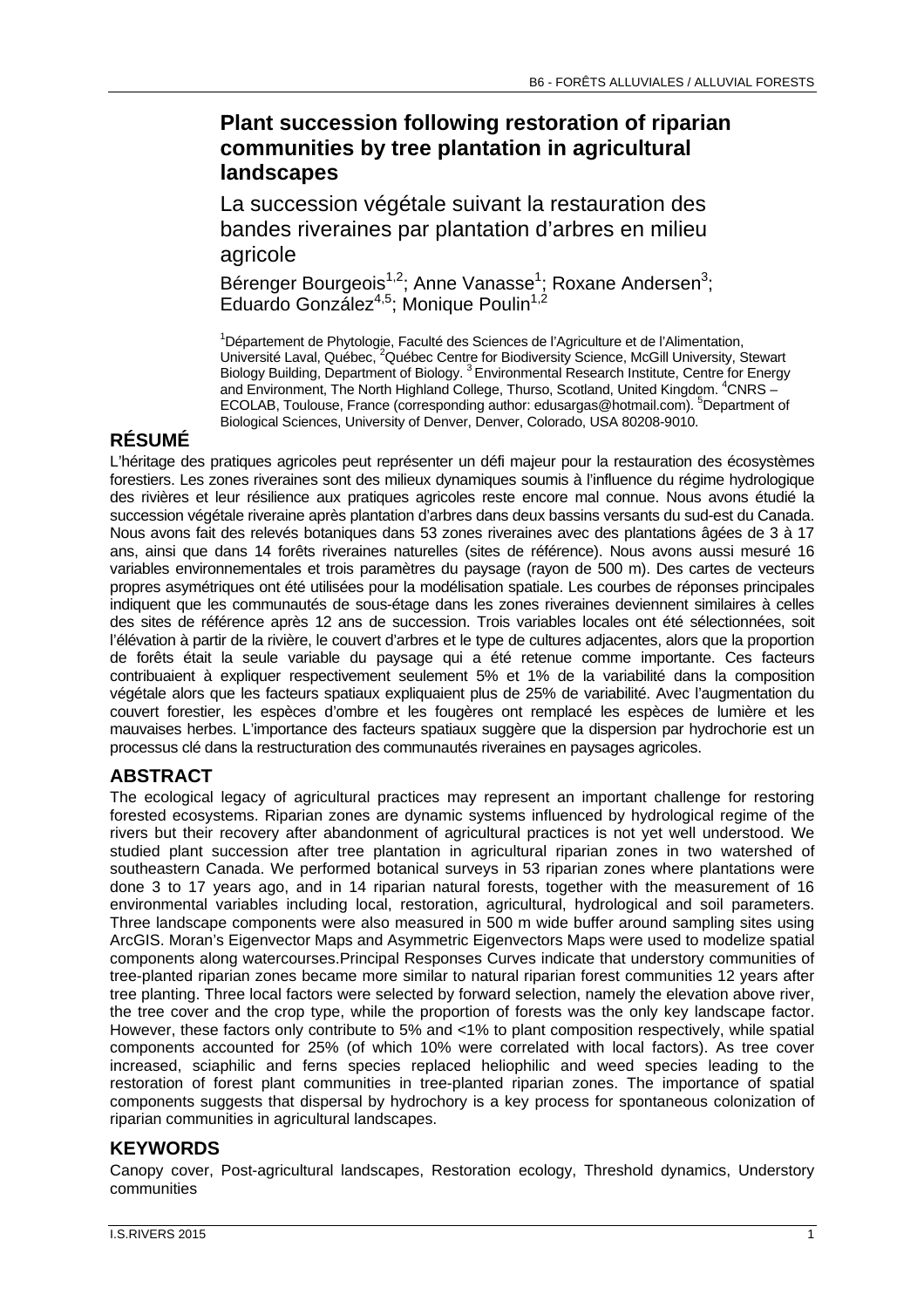#### **1. INTRODUCTION**

Restoration ecology has largely developed these last decades as a discipline able to provide efficient methods to repair ecosystems formerly disturbed by widespread human activities (SERi, 2004). Among them, riparian zones have suffered considerable losses, principally due to agricultural intensification. The provision of numerous ecological services insured by riparian zones (water filtration, soil stabilization, etc.) as well as their role of regional biodiversity hotspots related to their multidimensional and dynamic abiotic gradients claim for their restoration (Naiman et al., 2005).

The objective of this study is to assess plant succession in riparian zones of agricultural watersheds after restoration by tree plantation. We studied succession of understory plant communities after tree plantation and determined the role of ecological and agricultural drivers that influence the composition and structure of riparian communities both at the local and at the landscape scales. More precisely, we aimed to 1) quantify the understory species richness and the vegetation structure dynamics of riparian communities after tree plantation using a time-for-space substitution design, 2) determine the spatial processes that influence the understory composition of tree-planted riparian zones using recent advances in the statistical modelling of spatial autocorrelation, namely Moran Eigenvector Maps and Asymmetric Eigenvector Maps methods, and 3) identify the relative contribution of local environmental variables, landscape factors and spatial processes to the understory composition of riparian zones after restoration.

#### **2. METHODS**

The study was conducted in two agricultural watersheds of southeastern Québec, Canada, where governmental policy has excluded farming crops from at least a 3m-wide buffer along agricultural streams since 2005. The two watersheds are characterized by having an agricultural landscapes (with mainly annual crops) with 24 to 66% of the lands still occupied by forests. To improve water quality and reduce soil erosion, local stakeholders undertook extensive tree planting programs, from 1995 to 2009, in post-agricultural riparian zones. Fifty-three tree-planted riparian zones representing a chronosequence of 3 to 17 years after planting were sampled along two relatively uniform rivers within each of the studied watersheds during summer 2012. Besides these restored riparian zones, 14 natural low-disturbed mature riparian forests were also sampled to be used as reference ecosystem.

Vegetation structure was assessed at the site scale by recording the cover of trees, shrubs, dicots, monocots and Pteridophytes strata using the Braun-Blanquet index. Two surveys of vegetation structure were conducted for each site, the first one in the actual zone where trees were planted: on the flat edge of the agricultural field, the second one in the spontaneous plant communities of the sloped riverbanks. Understory community composition was sampled by estimating visually the species cover (%) in 1-m² plots along transects perpendicular to the river from the field edge to the riverbank. Canopy cover (%) in the plots was estimated based on stereoscopic measurements taken at 1 m height. A total of 16 environmental variables were measured, including local, restoration, agricultural, hydrological and soil parameters. Three landscape components were also measured in 500 m wide buffer around sampling sites using ArcGIS. As a preliminary Principal Component Analysis showed a clear separation of field edge and riverbank plots based on their species composition, all subsequent analyses were conducted separately for field edges and riverbanks. Therefore, a community weighted mean of species cover was calculated separately for the field edge and the riverbank of each site, as the mean cover of plant species among the corresponding plots. Understory plant species were then classified into six groups of ecological relevance, i.e. natives or exotics, wetland obligates or wetland facultatives, and shade-tolerant or light demanding species based respectively on the database of Vascular Plants of Canada (VASCAN; Brouillet et al., 2010+).

We fitted a linear model testing the effect of the age of tree planting on the cover of each of the five vegetation strata and each of the six ecological groups, separately. Composition dynamics of understory riparian communities after tree planting compared to natural riparian forests was evaluated using Principal Response Curves (PRC). Spatial components were modelized using Asymmetric Eigenvectors Maps. The relative role of different explanatory variables was assessed using variance partitioning.